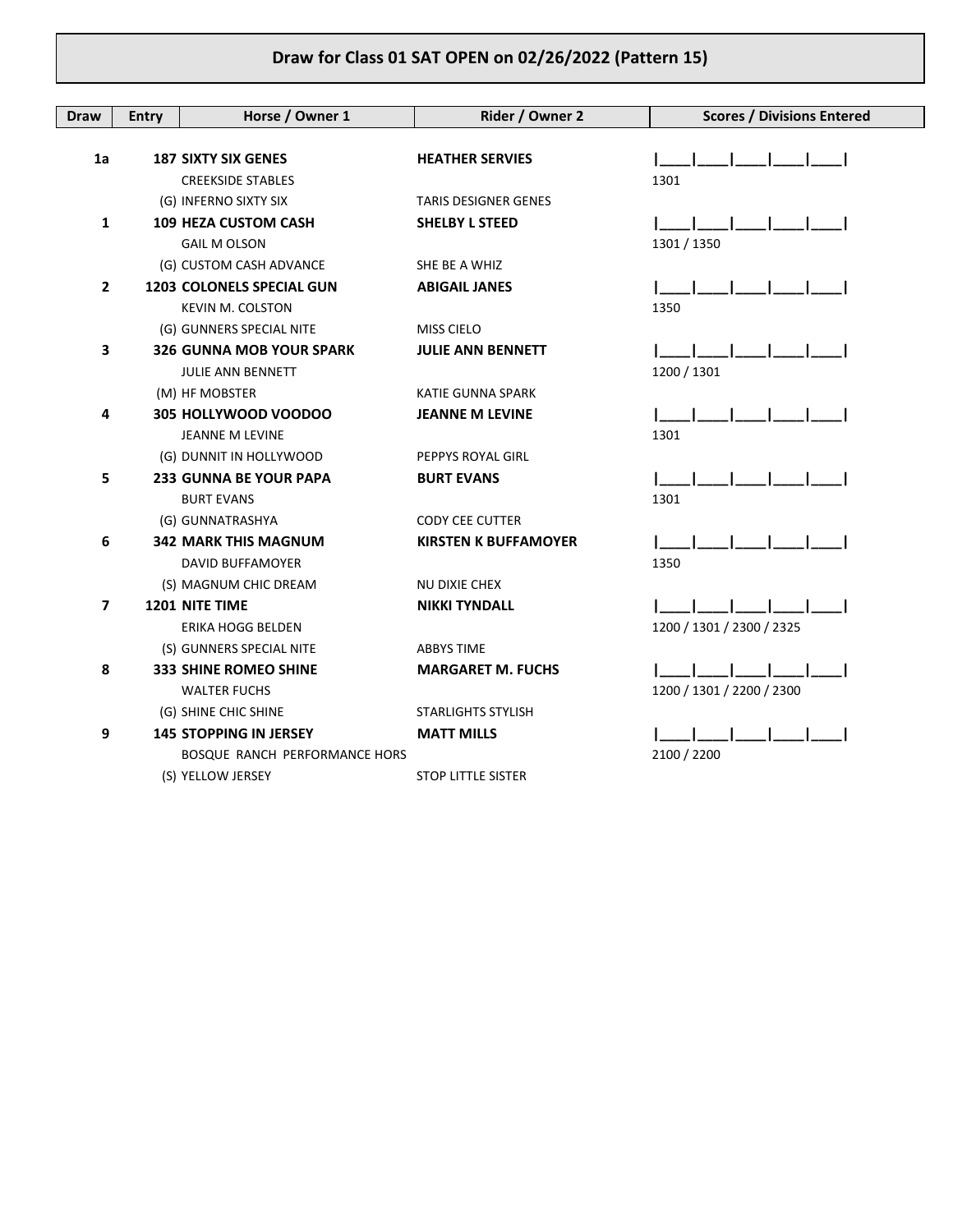| Draw | <b>Entry</b> | Horse / Owner 1                    | Rider / Owner 2             | <b>Scores / Divisions Entered</b> |
|------|--------------|------------------------------------|-----------------------------|-----------------------------------|
|      |              |                                    |                             |                                   |
| 10   |              | <b>130 FLAMETHROW</b>              | <b>BRIAN BELL</b>           |                                   |
|      |              | <b>VELVET &amp; RICHARD HELLER</b> |                             | 1100 / 2100 / 2808                |
|      |              | (G) LIL JOE CASH                   | <b>FRECKLED WHIZ</b>        |                                   |
| 11   |              | <b>185 LIL SHOWTIME</b>            | <b>HEATHER SERVIES</b>      |                                   |
|      |              | <b>CREEKSIDE STABLES</b>           |                             | 1200 / 1301 / 2300 / 2325         |
|      |              | (M) LIL JOE CASH                   | <b>SHOWTIMES PACKINAGUN</b> |                                   |
| 12   |              | <b>325 CUSTOM JEWELER</b>          | <b>MATTHEW NOEL PALMER</b>  |                                   |
|      |              | <b>BRIAN NOVELLO</b>               | <b>MARK HURD</b>            | 1100 / 2100 / 2200 / 2808 / 2810  |
|      |              | (S) PALE FACE DUNNIT               | <b>CUSTOM FANCY BLING</b>   |                                   |
| 13   |              | <b>403 GOTTA SHINEY PESO</b>       | <b>FERNANDO SALGADO</b>     |                                   |
|      |              | PEDRO PASTOR HERNANDEZ             |                             | 1100 / 2100 / 2200                |
|      |              | (S) SPOOKS GOTTA WHIZ              | <b>CEE BEE SHINE</b>        |                                   |
| 14   |              | <b>108 MIZZIN MIZZTER</b>          | <b>SHELBY L STEED</b>       |                                   |
|      |              | <b>GAIL M OLSON</b>                |                             | 1350                              |
|      |              | (G) EINSTEINS REVOLUTION           | SMART CHICODY SUE           |                                   |
| 15   |              | <b>144 EASTER GUNNY</b>            | <b>SAM L SCHAFFHAUSER</b>   |                                   |
|      |              | ERIN L MCFARLAND                   |                             | 2100 / 2200 / 2300 / 2808 / 2809  |
|      |              | (M) GUNNERS TINSELTOWN             | THIS DUALLYS TINY           |                                   |
| 16   |              | 385 APRIL FOOLS                    | <b>JACOB A BALLARD</b>      |                                   |
|      |              | <b>GARY OLLEY</b>                  |                             | 1100 / 2100 / 2200                |
|      |              | (G) GUNNATRASHYA                   | <b>WOUND BY JUICE</b>       |                                   |
| 17   |              | <b>399 TR SPOOKS R WIMPS</b>       | <b>ROBIN SCHOELLER</b>      |                                   |
|      |              | <b>ALEXIS OSTING</b>               |                             | 1100 / 2100 / 2200 / 2808         |
|      |              | (S) WIMPYS LITTLE STEP             | <b>SPOOKS N SPARKS</b>      |                                   |
| 18   |              | <b>215 ANNIE PLAYS RUF</b>         | <b>COREY POWELL ROGERS</b>  |                                   |
|      |              | <b>RICHARD BLACK</b>               |                             | 1200 / 1301 / 2325                |
|      |              | (M) NOT RUF AT ALL                 | <b>FINALLY ANNIE</b>        |                                   |
| 19   |              | 246 XTRA VOODOO CHARM              | <b>DANIEL C HUNTER</b>      |                                   |
|      |              | <b>TRACY FLORY HUNTER</b>          |                             | 1301 / 2325                       |
|      |              | (M) SHINERS VOODOO DR              | LITTLE SMART WIMPY          |                                   |
|      |              |                                    |                             |                                   |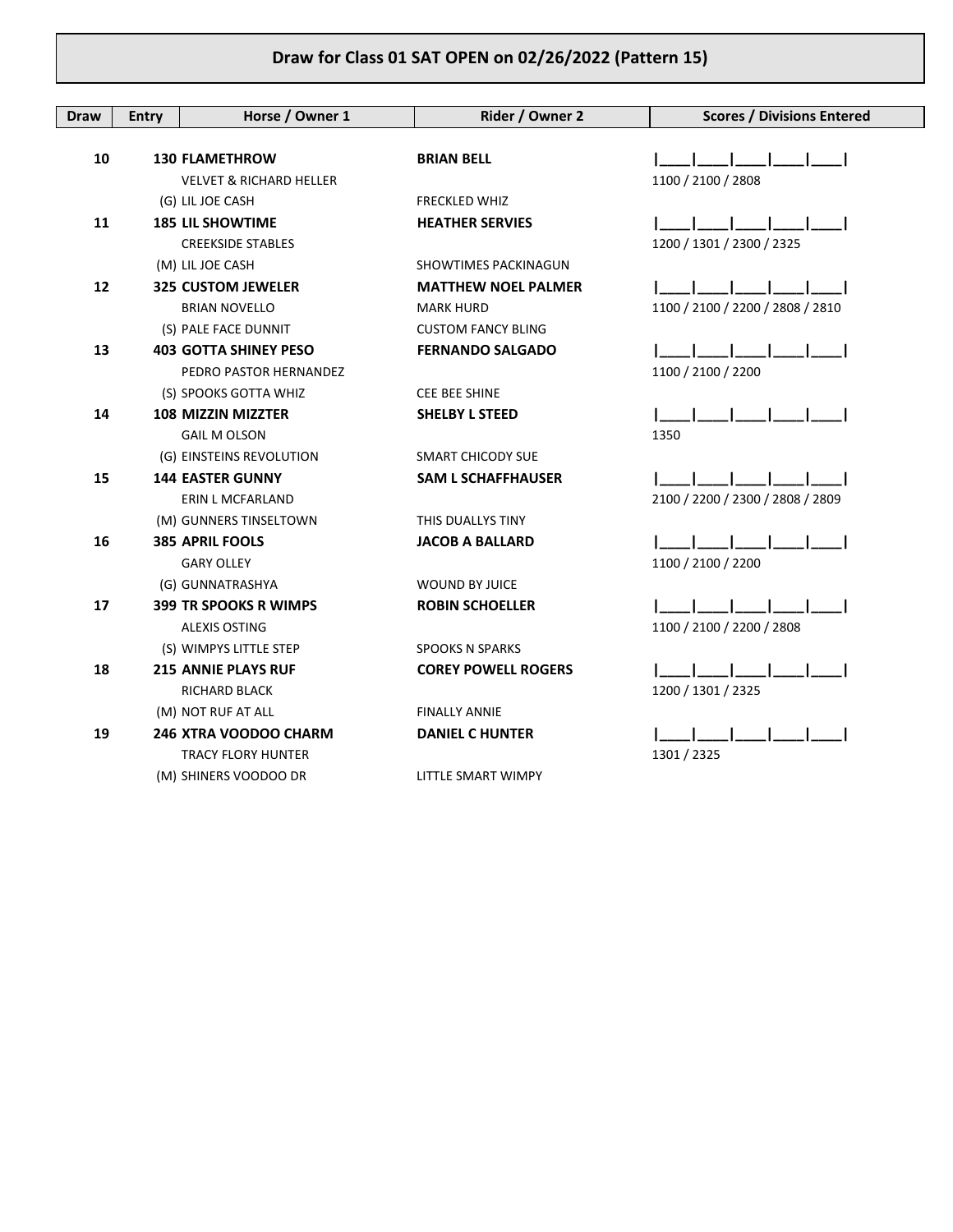| Draw | <b>Entry</b> | Horse / Owner 1                 | Rider / Owner 2             | <b>Scores / Divisions Entered</b>       |
|------|--------------|---------------------------------|-----------------------------|-----------------------------------------|
|      |              |                                 |                             |                                         |
| 20   |              | <b>300 RUF LILLY</b>            | ROBERT (BOBBY) M AVILA JR.  |                                         |
|      |              | <b>KRISTEN M AVILA</b>          |                             | 2809 / 2811                             |
|      |              | (M) NOT RUF AT ALL              | <b>GUNNERS EASTER LILLY</b> |                                         |
| 21   |              | <b>183 LUMINESCENT CHEX</b>     | <b>ALEX GERARD CASE</b>     |                                         |
|      |              | <b>ALEX GERARD CASE</b>         |                             | 2300 / 2325                             |
|      |              | (M) INFERNO SIXTY SIX           | <b>MALENA CHEX</b>          |                                         |
| 22   |              | <b>335 NOT A RUF SPRING</b>     | <b>JEROMY J LIPPS</b>       |                                         |
|      |              | VAUGHN C. ZIMMERMAN             |                             | 2300 / 2809 / 2810 / 2811               |
|      |              | (M) NOT RUF AT ALL              | SPRING DUN IT               |                                         |
| 23   |              | <b>330 XTRA STEP DOCTOR</b>     | <b>JOSIANE GAUTHIER</b>     |                                         |
|      |              | <b>RUSSELL FLINT</b>            |                             | 1100 / 2200                             |
|      |              | (S) SHINERS VOODOO DR           | <b>XTRA RUBY STEP</b>       |                                         |
| 24   |              | 337 I WALK THE PINE             | <b>THOMAS W HOYT</b>        |                                         |
|      |              | SAYDA A CANIZARES               |                             | 1301 / 2811                             |
|      |              | (M) STAR SPANGLED WHIZ          | PISTOL PACN RED PINE        |                                         |
| 25   |              | <b>134 COLONELS SMOKN SHINE</b> | <b>ANDREW G. FOX</b>        |                                         |
|      |              | ANDREA L MEINHART               |                             | 2809 / 2811                             |
|      |              | (S) SHINE CHIC SHINE            | <b>GIMME YOUR GUNS</b>      |                                         |
| 26   |              | <b>354 DARK STAR VINTAGE</b>    | <b>AUSTIN TYLER MORRIS</b>  |                                         |
|      |              | MICHAEL JAMES RILEY             |                             | 1200 / 2300 / 2325                      |
|      |              | (M) A SPARKLING VINTAGE         | <b>STARJAC MISS</b>         |                                         |
| 27   |              | <b>143 AMERICAS GUNSLINGER</b>  | <b>MATT MILLS</b>           |                                         |
|      |              | RANCHO DELUXE LLC               |                             | 2100 / 2200                             |
|      |              | (S) WALLA WALLA WHIZ            | AMERICASNEXTGUNMODEL        |                                         |
| 28   |              | <b>231 SHINE FANCY SHINE</b>    | <b>JARED T LECLAIR</b>      |                                         |
|      |              | <b>JARED T LECLAIR</b>          | <b>ALLEN C CRAVENS</b>      | 2200 / 2300 / 2808 / 2809 / 2810 / 2811 |
|      |              | (M) SHINE CHIC SHINE            | <b>MS DIAMONDS FANCY</b>    |                                         |
| 29   |              | <b>332 T MAGNUM</b>             | <b>MARGARET M. FUCHS</b>    |                                         |
|      |              | <b>WALTER FUCHS</b>             |                             | 1200 / 1301 / 2200 / 2300 / 2809        |
|      |              | (G) MAGNUM CHIC DREAM           | <b>GUN SHOWGIRL</b>         |                                         |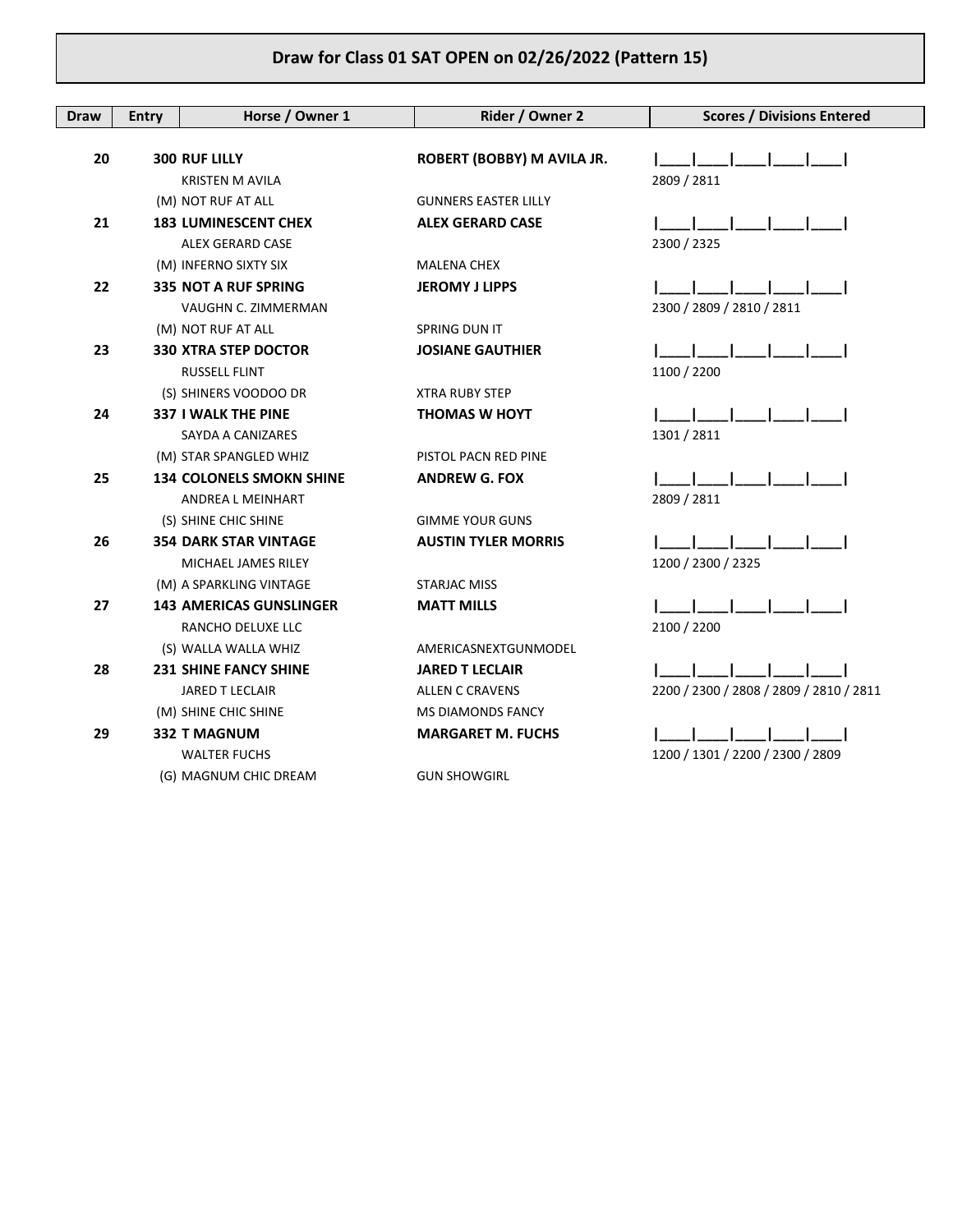| <b>Draw</b> | <b>Entry</b> | Horse / Owner 1                   | Rider / Owner 2            | <b>Scores / Divisions Entered</b>            |
|-------------|--------------|-----------------------------------|----------------------------|----------------------------------------------|
|             |              |                                   |                            |                                              |
| 30          |              | <b>401 XTRA WINDING STEP</b>      | ALEJANDRO ORTIZ VASQUEZ    |                                              |
|             |              | SMART LIKE JUICE INC.             |                            | 1100 / 2100 / 2200                           |
|             |              | (S) WIMPYS LITTLE STEP            | <b>SLJ SMARTLIKEWHINNY</b> |                                              |
| 31          |              | 339 CEE N SPOOK                   | <b>SEAN JOHNSON</b>        |                                              |
|             |              | <b>KINSEY FLING</b>               |                            | 1100 / 2100 / 2200 / 2300 / 2808 / 2809 / 28 |
|             |              | (G) SHINE N SPOOK                 | <b>BRENNAS CEE</b>         |                                              |
| 32          |              | 190 AMPED UP WHIZ                 | <b>HEATHER SERVIES</b>     |                                              |
|             |              | PATTY HENRY                       |                            | 1301 / 2325 / 2811                           |
|             |              | (G) SMOKING WHIZ                  | SMOKIN SCOOTIN FANCY       |                                              |
| 33          |              | <b>317 UNDENIIABLE</b>            | <b>MATTHEW NOEL PALMER</b> |                                              |
|             |              | <b>BRIAN NOVELLO</b>              |                            | 1100 / 2100 / 2200 / 2808 / 2810             |
|             |              | (S) SMART AND SHINEY              | <b>GUNNERS SERENADE</b>    |                                              |
| 34          |              | 201 CBKTINSELTOWNSPARTY           | <b>JOSH MURPHY</b>         |                                              |
|             |              | WILLIAM & CORLISS KELLOGG         |                            | 1100 / 2100 / 2200 / 2300                    |
|             |              | (M) GUNNERS TINSELTOWN            | HR WRIGHT ON CASH          |                                              |
| 35          |              | <b>181 GUNNA BE ELECTRIC</b>      | <b>SAM L SCHAFFHAUSER</b>  |                                              |
|             |              | <b>KELLY LYN MARTIN</b>           |                            | 2300 / 2809                                  |
|             |              | (G) GUNNATRASHYA                  | <b>ELECTRIC CHA CHING</b>  |                                              |
| 36          |              | <b>363 DREAMIN OF JUICE</b>       | <b>SAMANTHA SILVER</b>     |                                              |
|             |              | <b>KAELYN JENNY</b>               |                            | 1301 / 2325 / 2809 / 2811                    |
|             |              | (M) LIL DREAMIN MAGNUM            | <b>DUNITS JUICE</b>        |                                              |
| 37          |              | <b>320 GUTTER PUNK</b>            | <b>CASS J. FOX</b>         |                                              |
|             |              | POLLY S HILLIARD                  |                            | 2300 / 2808 / 2809                           |
|             |              | (S) SHINE CHIC SHINE              | <b>MISS SATIN WHIZ</b>     |                                              |
| 38          |              | <b>400 ANGELS GOTTA GUN</b>       | <b>DANIEL R SANBORN</b>    |                                              |
|             |              | <b>CARRIE B AUSTIN</b>            |                            | 2300 / 2809 / 2811                           |
|             |              | (M) THE KIDS GOTTA GUN            | <b>COLONELS LIL ANGEL</b>  |                                              |
| 39          |              | <b>395 SHINE CHUCK SHINE</b>      | <b>ROBIN SCHOELLER</b>     |                                              |
|             |              | RUOFF DIETTER REINING HORSES INC. |                            | 1100 / 2100 / 2200 / 2808                    |
|             |              | (G) SHINE CHIC SHINE              | NU DIXIE CHEX              |                                              |
|             |              |                                   |                            |                                              |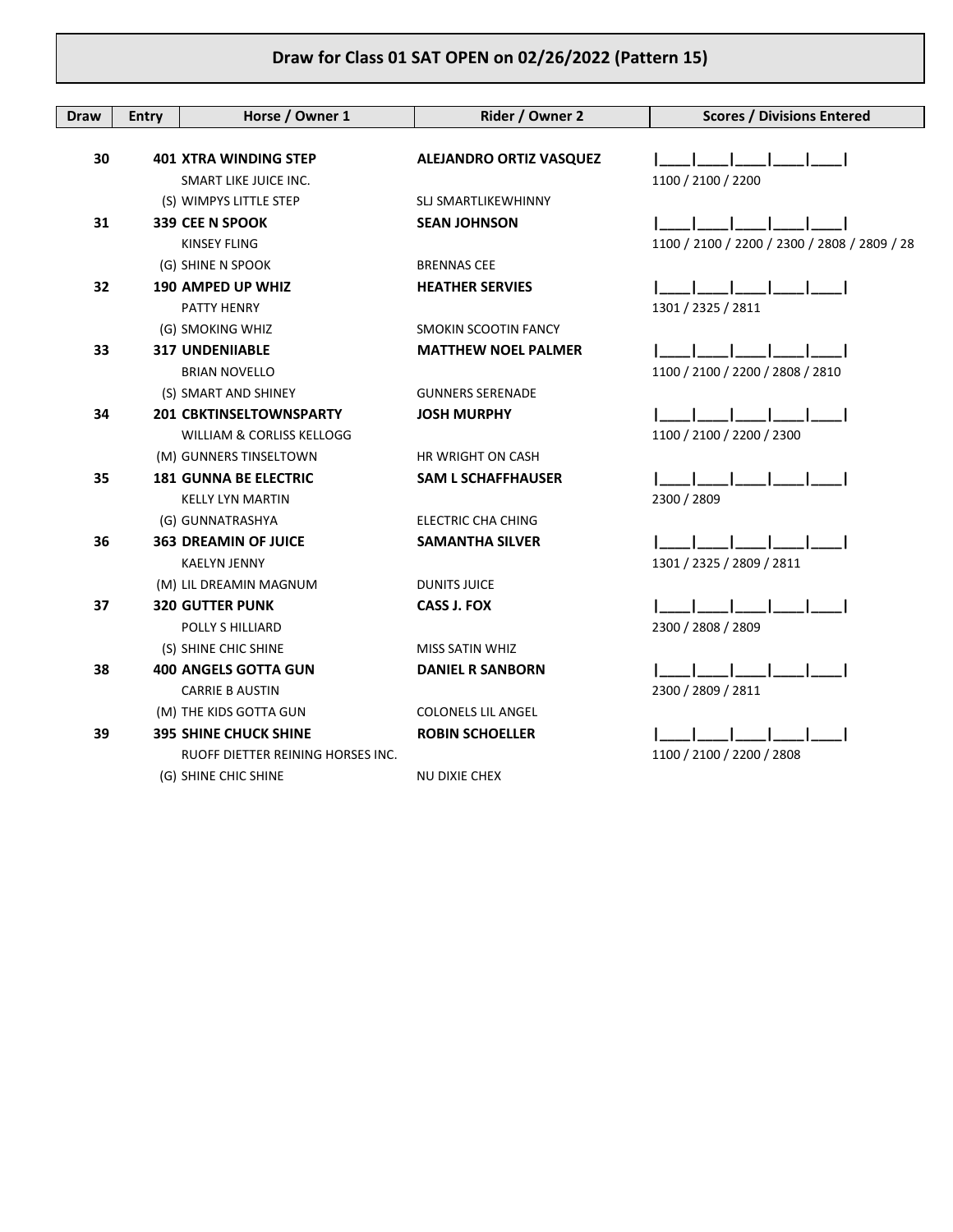| <b>Draw</b> | <b>Entry</b> | Horse / Owner 1                | Rider / Owner 2            | <b>Scores / Divisions Entered</b> |
|-------------|--------------|--------------------------------|----------------------------|-----------------------------------|
|             |              |                                |                            |                                   |
| 40          |              | <b>238 PEPPERMINT MOBSTER</b>  | <b>TRICIA M. TILLMAN</b>   |                                   |
|             |              | <b>EDDIE SMALL</b>             |                            | 2200 / 2808 / 2810                |
|             |              | (S) HF MOBSTER                 | <b>SPOOKS PEPPERMINT</b>   |                                   |
| 41          |              | <b>182 LIL JOES JUICED</b>     | <b>ALEX GERARD CASE</b>    |                                   |
|             |              | <b>TAMMY RUSH</b>              |                            | 2300 / 2325                       |
|             |              | (G) LIL JOE CASH               | <b>JUICED TO THE BRIM</b>  |                                   |
| 42          |              | <b>136 RUF N PRETTY</b>        | <b>ROMAIN AMPE</b>         |                                   |
|             |              | <b>MATT MURPHY</b>             |                            | 2200 / 2300 / 2809 / 2811         |
|             |              | (M) NOT RUF AT ALL             | <b>DUN PRETTY NIFTY</b>    |                                   |
| 43          |              | <b>189 SMALL TOWN TINSEL</b>   | <b>NATHAN L. MORTON</b>    |                                   |
|             |              | HAROLD G. CLEMMER JR.          |                            | 1100 / 2100 / 2200 / 2300         |
|             |              | (M) GUNNERS TINSELTOWN         | USS NU CHIC                |                                   |
| 44          |              | <b>393 ELECTRIC GUNMAN</b>     | ROBERT (BOBBY) M AVILA JR. |                                   |
|             |              | <b>DAVID PRATT</b>             |                            | 2100 / 2200 / 2300                |
|             |              | (G) CHICS LOADED GUN           | <b>ELECTRIC FENCE</b>      |                                   |
| 45          |              | <b>247 DUN IT IN THE NIGHT</b> | <b>DANIEL C HUNTER</b>     |                                   |
|             |              | <b>TRACY FLORY HUNTER</b>      |                            | 1301 / 2811                       |
|             |              | (S) DUN IT FOR WHIZKEY         | <b>CUSTOM NIGHT TIME</b>   |                                   |
| 46          |              | <b>138 WIMPYS ALL IN</b>       | <b>MATT MILLS</b>          |                                   |
|             |              | <b>MARYBETH RUCKMAN</b>        | TIM RUCKMAN                | 2100 / 2200                       |
|             |              | (G) WALLA WALLA WHIZ           | <b>WIMPYS LITTLE FRITZ</b> |                                   |
| 47          |              | <b>177 SPANGLED STARLIGHT</b>  | <b>THOMAS W HOYT</b>       |                                   |
|             |              | <b>COLE E JACOBS</b>           |                            | 1301 / 2809                       |
|             |              | (G) STAR SPANGLED WHIZ         | <b>NU CHEX STAR</b>        |                                   |
| 48          |              | <b>312 FLYIN THA RED EYE</b>   | <b>KYLE SHAW</b>           |                                   |
|             |              | ROBERT SANTAGATA               |                            | 1100 / 2100 / 2200 / 2300         |
|             |              | (S) STEPPIN ON SPARKS          | HOLLY JAC WHIZ             |                                   |
| 49          |              | <b>343 MIGHTY JOE GUN</b>      | <b>SEAN JOHNSON</b>        |                                   |
|             |              | DANA CLARK                     |                            | 1100 / 2100 / 2200 / 2300         |
|             |              | (S) LIL JOE CASH               | <b>SUGAR POP GUN</b>       |                                   |
|             |              |                                |                            |                                   |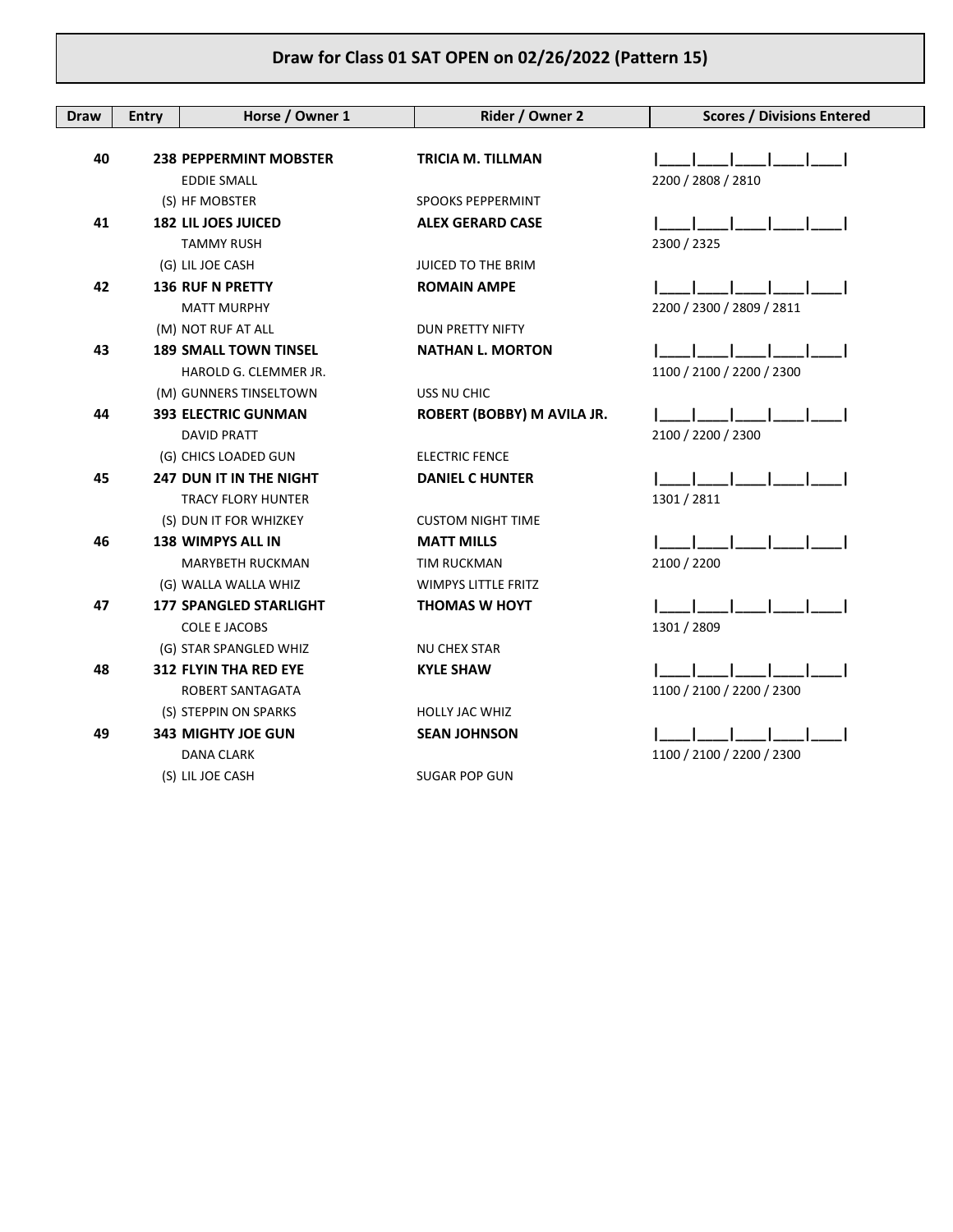| <b>Draw</b> | <b>Entry</b> | Horse / Owner 1                 | Rider / Owner 2           | <b>Scores / Divisions Entered</b>            |
|-------------|--------------|---------------------------------|---------------------------|----------------------------------------------|
|             |              |                                 |                           |                                              |
| 50          |              | <b>384 DUN STEPPIN JUICE</b>    | <b>JACOB A BALLARD</b>    |                                              |
|             |              | ROBERT LEE VANDENBERGH          |                           | 1100 / 2100 / 2200                           |
|             |              | (S) WIMPYS LITTLE STEP          | SLJ DUN JUICE             |                                              |
| 51          |              | <b>147 VINTAGE COUTURE</b>      | <b>BRIAN BELL</b>         |                                              |
|             |              | <b>GEORGE R BELL</b>            | <b>CAROL BELL</b>         | 1100 / 2100 / 2808 / 2810                    |
|             |              | (S) PLATINUM VINTAGE            | <b>COUTURE TAG</b>        |                                              |
| 52          |              | <b>176 MISS MASOTA</b>          | <b>SHANNON L RAFACZ</b>   |                                              |
|             |              | <b>GEORGE R BELL</b>            | <b>CAROL BELL</b>         | 1200 / 2200 / 2300                           |
|             |              | (M) WIMPYS LITTLE STEP          | CEE ANOTHER MASOTA        |                                              |
| 53          |              | <b>327 WHIZKEY OR WHAT</b>      | <b>JOSIANE GAUTHIER</b>   |                                              |
|             |              | <b>HEATHER MAXWELL</b>          |                           | 1100 / 2100 / 2200                           |
|             |              | (G) WHIZKEY N DIAMONDS          | <b>CRUNCHY OR CREAMY</b>  |                                              |
| 54          |              | <b>232 SPOOK LOOKS TO SHINE</b> | <b>MARK J RAFACZ</b>      |                                              |
|             |              | <b>SHANNON L RAFACZ</b>         |                           | 2200 / 2300                                  |
|             |              | (G) SHINE ON LINE               | SPOOKY LIL LENA           |                                              |
| 55          |              | <b>404 GUNNA BE THE ONE</b>     | <b>FERNANDO SALGADO</b>   |                                              |
|             |              | <b>COMA RANCH LLC</b>           |                           | 1100 / 2100 / 2200 / 2808 / 2810             |
|             |              | (S) GUNNATRASHYA                | SNIP O SATELLITE          |                                              |
| 56          |              | <b>194 BONITA CHIC</b>          | <b>VINCIENZO P SANTOS</b> |                                              |
|             |              | <b>JILLANE B BROWN</b>          | <b>WESLEY S. BROWN</b>    | 1200 / 1301 / 2200 / 2300 / 2325 / 2808 / 28 |
|             |              | (M) MAGNUM CHIC DREAM           | <b>JD CONQUISTA ANNA</b>  |                                              |
| 57          |              | <b>197 XTRA VOODOO HERMAN</b>   | <b>JOSH MURPHY</b>        |                                              |
|             |              | <b>LORETTA F MCCLINTOCK</b>     |                           | 2200 / 2300 / 2808 / 2809 / 2810 / 2811      |
|             |              | (G) SHINERS VOODOO DR           | <b>HERMOSA WIMPY</b>      |                                              |
| 58          |              | <b>161 A SPOOKIN GAL</b>        | <b>ANDREW G. FOX</b>      |                                              |
|             |              | TEXAS HORSE POWER RANCH LLC     |                           | 1100 / 2100 / 2200 / 2300 / 2325 / 2808 / 28 |
|             |              | (M) SMART SPOOK                 | A RUF GAL                 |                                              |
| 59          |              | <b>104 GUNNA BET MY BOON</b>    | <b>GABRIEL B DIANO</b>    |                                              |
|             |              | CABANA RT LA AURORA             |                           | 1100 / 2100 / 2200 / 2808                    |
|             |              | (S) GUNNATRASHYA                | FLO N BLU BOON            |                                              |
|             |              |                                 |                           |                                              |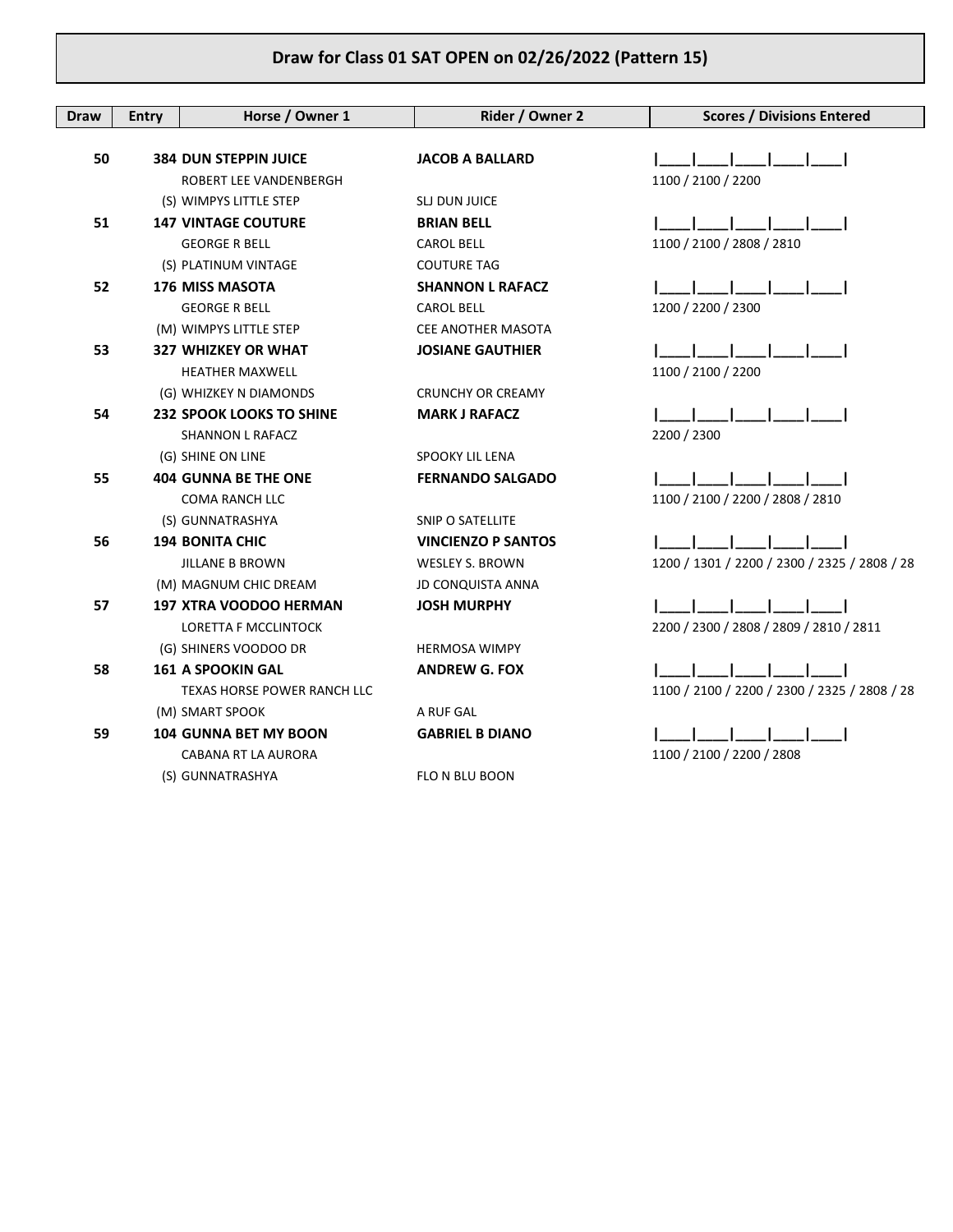| Draw | <b>Entry</b> | Horse / Owner 1                   | Rider / Owner 2            | <b>Scores / Divisions Entered</b> |
|------|--------------|-----------------------------------|----------------------------|-----------------------------------|
|      |              |                                   |                            |                                   |
| 60   |              | <b>315 HOMETOWN REVOLT</b>        | <b>KEITH A. CEDDIA</b>     |                                   |
|      |              | <b>ALLEN J. KOFRON</b>            |                            | 2200 / 2300 / 2809                |
|      |              | (M) EINSTEINS REVOLUTION          | <b>HOME TO ROOST</b>       |                                   |
| 61   |              | <b>382 GUNNAHAVACORONA</b>        | <b>ROCKY DARE</b>          |                                   |
|      |              | <b>INGRID RUND</b>                |                            | 1100 / 2100 / 2200 / 2808         |
|      |              | (S) GUNNATRASHYA                  | <b>CORONAS AFFAIR</b>      |                                   |
| 62   |              | <b>180 MMB CHIC GUN RENDA</b>     | <b>JENNA R WEBB</b>        |                                   |
|      |              | <b>JENNA R WEBB</b>               |                            | 2300 / 2809                       |
|      |              | (S) GUNNERS TINSELTOWN            | LIL CHIC BALOU             |                                   |
| 63   |              | 267 KR IMA CHIC                   | ROBERT (BOBBY) M AVILA JR. |                                   |
|      |              | <b>KRISTEN M AVILA</b>            |                            | 2200 / 2300                       |
|      |              | (M) MAGNUM CHIC DREAM             | <b>KR IMA TEJON</b>        |                                   |
| 64   |              | <b>334 RUBIE RED ROOSTER</b>      | <b>JEROMY J LIPPS</b>      |                                   |
|      |              | JEROMY J LIPPS                    |                            | 2100 / 2200 / 2300 / 2808 / 2809  |
|      |              | (M) STEPPIN ON SPARKS             | ROOSTERS LIL WILLY         |                                   |
| 65   |              | <b>398 DRIVIN BY SHOOTIN</b>      | <b>TRICIA M. TILLMAN</b>   |                                   |
|      |              | MICHAEL JAMES RILEY               |                            | 1100 / 2100 / 2200                |
|      |              | (S) GUNS R FOR SHOOTIN            | <b>CHEX DRIVE</b>          |                                   |
| 66   |              | <b>156 SHE WHIZ HOTDAMALAMA</b>   | <b>ROMAIN AMPE</b>         |                                   |
|      |              | RAYMOND MURPHY JR.                |                            | 2200 / 2300 / 2809 / 2811         |
|      |              | (M) CONQUISTADOR WHIZ             | <b>HOLLYWOODDREAMIN</b>    |                                   |
| 67   |              | 236 MINE WOULD BU                 | <b>NATHAN L. MORTON</b>    |                                   |
|      |              | HAROLD G. CLEMMER JR.             |                            | 2300 / 2809 / 2811                |
|      |              | (M) GUNNERS TINSELTOWN            | ARC SHESA WALLA            |                                   |
| 68   |              | <b>1205 GUNNAOUTSMARTYOU</b>      | <b>MATT GOODMAN</b>        |                                   |
|      |              | <b>MATT GOODMAN</b>               |                            | 2300 / 2325                       |
|      |              | (S) GUNNATRASHYA                  | <b>STUCK ON SMARTY</b>     |                                   |
| 69   |              | <b>397 WARLOCKS LAST STEP</b>     | <b>ROBIN SCHOELLER</b>     |                                   |
|      |              | RUOFF DIETTER REINING HORSES INC. |                            | 1100 / 2100 / 2200                |
|      |              | (S) SHINERS VOODOO DR             | SDP A LASTING STEP         |                                   |
|      |              |                                   |                            |                                   |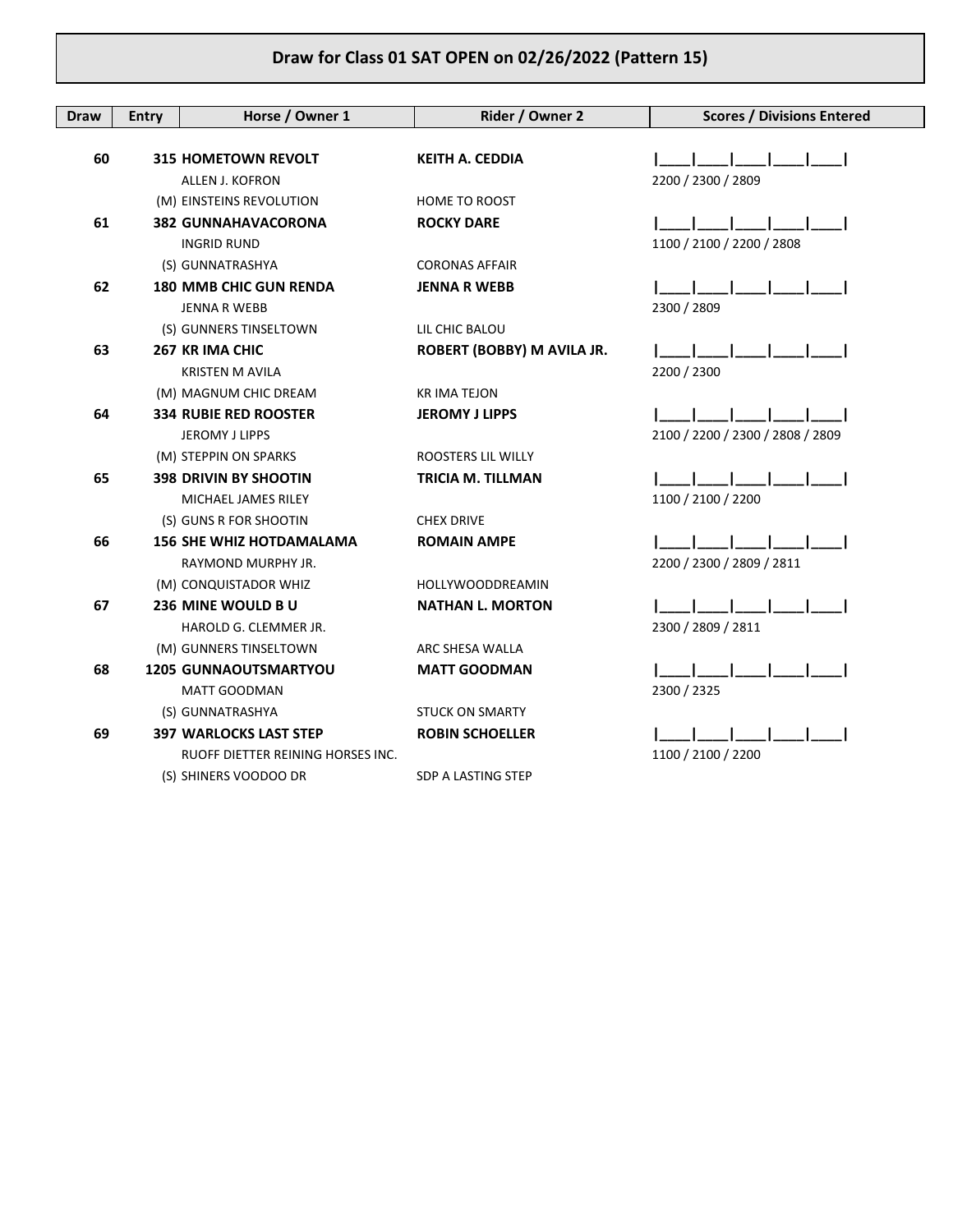| <b>Draw</b> | <b>Entry</b> | Horse / Owner 1                                                       | Rider / Owner 2            | <b>Scores / Divisions Entered</b>            |
|-------------|--------------|-----------------------------------------------------------------------|----------------------------|----------------------------------------------|
| 70          |              | <b>369 MAGNUM A DARE</b><br><b>KAELYN JENNY</b>                       | <b>SAMANTHA SILVER</b>     | 1301 / 2325 / 2809                           |
|             |              | (G) MAGNUM WITH A DREAM                                               | ADARABLE                   |                                              |
| 71          |              | <b>353 INFERNOS PEPPY STAR</b><br><b>THOMAS SMITH</b>                 | <b>MARK E TURNER</b>       | 2809 / 2810 / 2811                           |
|             |              | (M) INFERNO SIXTY SIX                                                 | TIMBER PEPPY STAR          |                                              |
| 72          |              | 321 WEST COAST SHOOTIN<br>DAVID MCBURNEY                              | <b>CASS J. FOX</b>         | 1100 / 2100 / 2200 / 2300                    |
|             |              | (S) GUNS R FOR SHOOTIN                                                | TC WEST COAST WENDI        |                                              |
| 73          |              | <b>154 GATA RUF SNAPPER</b><br>DENISE HOPKINS SANTAGATA               | <b>WILLIAM BOWEN</b>       | 1100 / 2100 / 2200                           |
|             |              | (M) NOT RUF AT ALL                                                    | SHEZ THE MASTER            |                                              |
| 74          |              | <b>150 MOBSTERS BLUE WHIZ</b><br><b>BOBBI MILLER</b>                  | <b>COREY POWELL ROGERS</b> | 1200 / 1301 / 2325                           |
|             |              | (M) HF MOBSTER                                                        | <b>MS SASSY WHIZ</b>       |                                              |
| 75          |              | <b>405 FS GUNNATRASHYA</b>                                            | <b>FERNANDO SALGADO</b>    |                                              |
|             |              | <b>GILBERTO LEAL</b>                                                  |                            | 1100 / 2100 / 2200 / 2808 / 2810             |
|             |              | (S) GUNNATRASHYA                                                      | FS SMART DOC CHIC          |                                              |
| 76          |              | <b>207 SPOOKSLILWHIZ</b><br><b>JULIE BURKETT</b>                      | <b>DANY PELLETIER</b>      | 1200 / 2809                                  |
|             |              | (M) SMART SPOOK                                                       | <b>WHIZICLE</b>            |                                              |
| 77          |              | <b>200 CBK NUTRASHFORCASH</b><br><b>WILLIAM &amp; CORLISS KELLOGG</b> | <b>JOSH MURPHY</b>         | 2100 / 2200 / 2300 / 2808 / 2809             |
|             |              | (M) GUNNATRASHYA                                                      | <b>HR WRIGHT ON CASH</b>   |                                              |
| 78          |              | <b>103 ALPHA SUSHI CHIC</b><br>ALPHA QUARTER HORSES LLC               | <b>GABRIEL B DIANO</b>     | 1100 / 2100 / 2200 / 2808 / 2810             |
|             |              | (M) WIMPY CHIC                                                        | <b>SHINEY SUSHI</b>        |                                              |
| 79          |              | <b>165 BABY BLUES DUN IT</b>                                          | <b>ANDREW G. FOX</b>       |                                              |
|             |              | <b>TEXAS HORSE POWER RANCH LLC</b>                                    |                            | 1100 / 2100 / 2200 / 2300 / 2808 / 2809 / 28 |
|             |              | (M) GUNNIN FOR CHICKS                                                 | THIS CHIC DUN IT           |                                              |